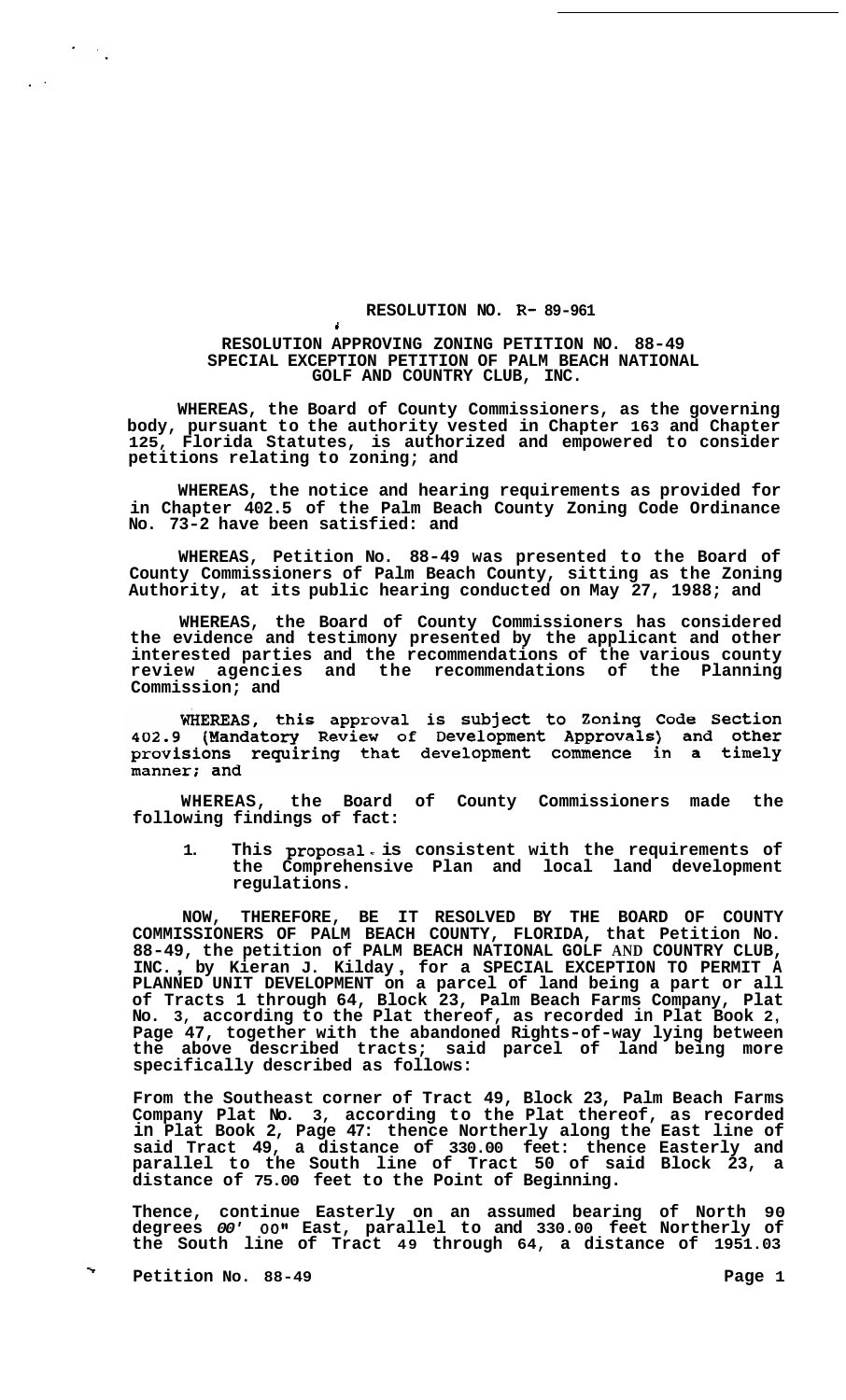**feet; thence, south 00 degrees 00'** *00"* **East, a distance Of 330.00 feet; thence North 90 degrees** *00'* **0Ot1 East, a distance of 660.00 feet; thence, North 00 degrees 00' 0On1 East, a distance of 330.00 feet to the Point of Curvature of a Curve Concave to the Northwest, having a central angle of 30 degrees** *00' OO",* **a radius of 500.00 feet and a long chord bearing of North 75 degrees** *00' 0011* **East; thence, Northeasterly along the arc of said curve, a distance of 261.80 feet to the Point of Tangency; thence, North 60 degrees** *00'* **0Og1 East, a distance of 50.00 feet to the point of Curvature of a Curve to the right, having a central angle of 60 degrees** *00' 00"* **and a radius of 247.39 feet, thence, Easterly along the arc of said curve, a distance of 259.07 feet to the Point of Tangency; thence South 60 degrees**  *00' 00"* **East, a distance of 50.00 feet to the Point of Curvature of a Curve to the left having a central angle of 30 degrees**  *00' 00"* **and a radius of 500.00 feet; thence, Southeasterly along the arc of said curve, a distance of 261.80 feet to the Point of Tangency; thence North 90 degrees** *00' 00"* **East, a distance of 92.56 feet to the Point of Curvature of a Curve to the left, having a central angle of 12 degrees 15' 53" and a radius of 1000.00 feet; thence Easterly along the arc of said curvef a distance of 214.06 feet to the Point of Tangency; thence North 77 degrees 44' 07" East, a distance of 243.60 feet to the Point of Curvature of a Curve to the left, having a central angle of 51 degrees, 10' 12" and a radius of 250.00 feet: thence Northeasterly along the arc of said curve, a distance of 223.27 feet to the Point of Tangency; thence North 26 degrees 33' 55" East, a distance of 746.13 feet to the Point of Curvature of a Curve to the left, having a central angle of 26 degrees 33' 55" and a radius of 500.00 feet; thence Northerly along the arc of said curve, a distance of 231.83 feet to the Point of Tangency; thence North 00 degrees 00' O0l1 East, a distance of 91.96 feet to the Point of Curvature of a Curve to the left having a central angle of 90 degrees 00' 00" and a radius of 50.00 feet; thence Northwesterly along the arc of said curve, a distance of 78.54**  feet to the Point of Tangency; thence North 90 degrees 00'" **West, a distance of 45.00 feet to the Point of Curvature of a curve to the left, having a central angle of 25 degrees** *00' 00~~*  **and a radius of 506.57 feet; thence Southwesterly along the arc of said curve, a distance of 221.03 feet to the point of Tangency: thence South 65 degrees** *00'* **OO1t West, a distance of 380.00 feet to the Point of Curvature of** *a* **Cuwe to the right, having a radius of 180.00 feet and a central angle of 180 degrees**  *00' 00";* **thence Northwesterly along the arc of said curve, a distance Of 565.48 feet to the Point of Tangency: thence North 65 degrees** *00'* **O0l1 East, a distance of 380.00 feet to the point Of Curvature of a Curve to the left, having a central angle of 65 degrees** *00' 00''* **and a radius of 227.29 feet: thence Northeasterly along the arc of said curve, a distance of 257.85 feet to the Point of Tangency: thence North** *00* **degrees** *00' OO~* **West, a distance of 175.20 feet to the Point of Curvature of a Curve to the left, having a central angle of 90 degrees** *00'00"* **and a radius of 50.00 feet; thence Northwesterly along the arc of said Curve, a distance of 78.54 feet to the Point of Tangency; thence North 90 degrees** *00'* **0Ot1 West, a distance of 1480 feet to the Point** *Of* **curvature of a Curve to the left having a central angle of 90 degrees** *00' 0011* **and a radius of** *50.00* **feet; thence Southwesterly along the arc of said curve, a distance of 78.54** 

**Petition No. 88-49 Page 2** 

 $\boldsymbol{\tilde{\epsilon}}$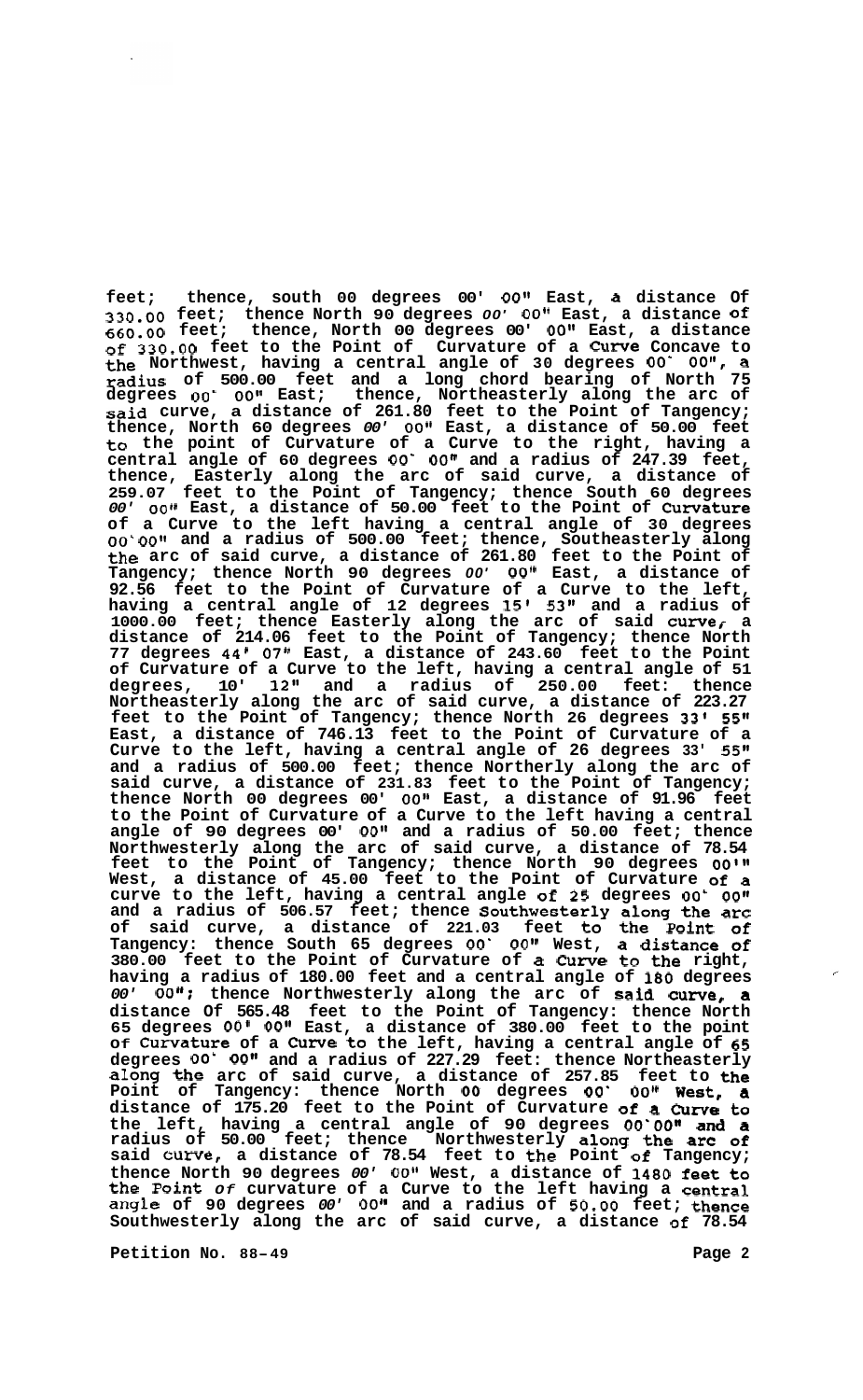**feet to the Point of Tangency; thence South 00 degrees 00'** *OO1w*  **West, a distance of 500.00 feet to the Point of Curvature of a Curve to the right, havhg a central angle of 180 degrees** *00' 00"*  **and a radius of 330.00 feet; thence Westerly along the arc of said curve, a distance of 1036,72 feet to the Point of Tangency; thence North 00 degrees 00'** *00"* **West, a distance of 500.00 feet**  to the Point of Curvature of a Curve to the left having a **central angle of 90 degrees** *00'* **0Off and a radius of 50.00 feet; thence Northwesterly, along the arc of said curve, a distance of 7'8.54 feet to the Point of Tangency; thence North 90 degrees 00'** *0O1l*  **West, a distance of 1507.22 feet to the Point of Curvature of a Curve to the left having a central angle of 126 degrees 20'** *0Ot1*  **and a radius of 100.00 feet; thence Southwesterly along the arc of said curve, a distance of 220.49 feet to the Point of Tangency; thence South 36 degrees 20' 0Otg East, a distance of 885.93 feet to the Point of Curvature of a Curve to the right,**  having a central angle of 180 degrees 00' 00" and a radius of **180.00 feet; thence, Southwesterly along the arc of said curve, a distance of 565.48 feet to the Point of Tangency; thence Worth 36 degrees 20'** *00"* **West, a distance of 1050.00 feet; thence**  South 00 degrees 00' 00" West, a distance of 1659.63 feet to the **Point of Cuwature of a Curve to the left, having a central angle of 90 degrees 00' 0Ot1 and a radius of 50.00 feet; thence Southeasterly along the arc of said curve, a distance of 78.54 feet to the Point of Tangency and the Point of Beginning.** 

**Less, however, a parcel of land lying in Tracts 44 through 47 and Tracts** *50* **through 53, Block 23, The Palm Beach Farms Company Plat No. 3, according to the Plat thereof as recorded in Plat Book 2, Page 47, being specifically described as follows:** 

**From the Southwest corner of Tract 49 said Block 23, go due East along an assumed bearing, a distance of 355.00 feet; thence due North, a distance of 495.00 feet to the Point of Beginning. said Point of Beginning being, a distance of 115.00 feet due North of the P.R. M that is 35.00 feet due South of the Northeast corner**  of Lot 92, Palm Beach National Golf and Country Club Estates Plat **No. 1 according to the Plat thereof as recorded in Plat Book 27, Page 144; thence continue due North, a distance of 40.00 feet to the Point of Curvature of a Curve concave to the Northwest having a central angle** *of* **56 degrees 36' 58" and a radius of 146.74 feet; thence Northeasterly along the arc of said curve a distance of 145.00 feet to the Point of Tangency; thence North 33 degrees 23' 02" East, a distance of 214.37 feet to the Point of Curvature of a Curve to the right having a central angle of 56 degrees 36'** *58"* **and a radius of 180.00 feet; 'Ithence Northeasterly along the arc of said curve, a distance of 177.86**  feet to the Point of Tangency; thence due East, a distance of **476.00 feet to the Point of Curvature** *of* **a Curve to the right having a central angle of 172 degrees 42' 36" and a radius of 120.00 feet; thence Southerly along the arc of said curve, a distance of 361.72 feet to the Point of Tangency; thence! South 82 degrees 42' 36" West, a distance of 792.72 feet to a point on a curve concave to the Northwest having a central angle** *of.* **30 degrees 47' 43" and a radius of 186.74 feet; thence Southwesterly along the arc of said curve, a distance of 100.37 feet to the end of said curve and the Point of Beginning.** 

**Petition No. 88-49 Page 3**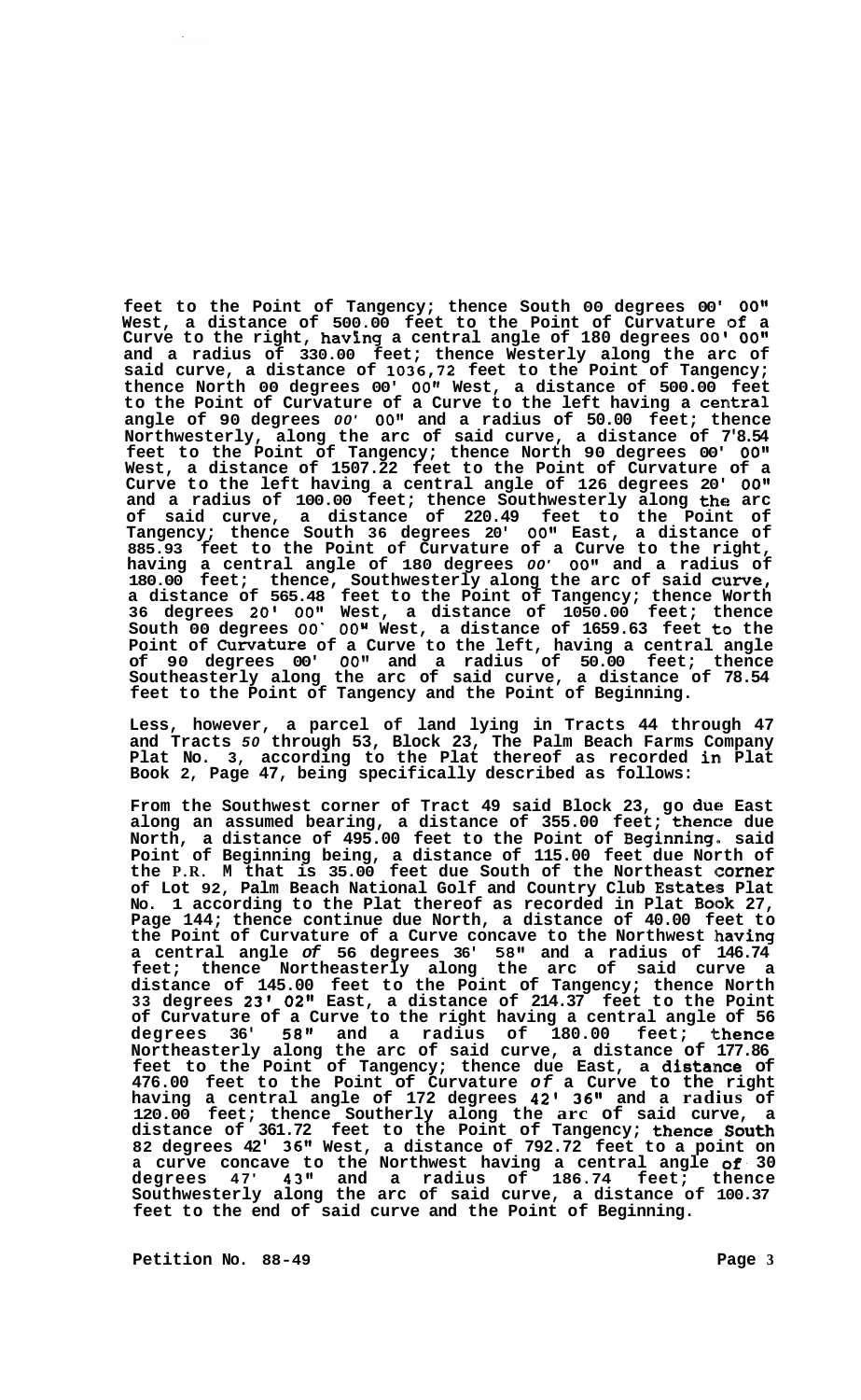Also, less however, that portion of Tracts 56, 57 and 58, Block **23, palm Beach Farms Company Plat No. 3, according to the Plat thereof, as recorded in'Plat Book 2, Page 47, lying South of the North Right-of-way line of St. Andrews Road, as recorded in Official Record Book 3570, Pages 676 through 680; being locetted on the west side of Pinehurst Drive, and being bounded on the south by St. Andrews Road, approximately** *.5* **mile north of Lake Worth Road, in a RS-Single Family Residential Zoning District, was approved as advertised, subject to the following conditions:** 

- **1. Prior to master plan certification, the master plan shall be amended to indicate the following:** 
	- **a. A minimum 50 foot buffer separating all Category l1Bl1 housing types from adjacent Category "Aff housing types, as defined in Zoning Code Section 402.7. The buffer shall be installed prior: to commencement of construction of any improvements on site. The buffer shall be installed as shown on Exhibit No. 22, and as further modified by revised**  Exhibit No. 25 shown at the Board of County Commissioners' (Zoning Authority) Public Hearing **on May 27, 1988. In the alternative, the petitioner may submit an Alternative Landscape Betterment Plan for the southern buffer area. This plan may vary the height and planting pattern as**  necessary within the fifty (50) foot **butter** to accommodate desirable views of the golf course **from the adjacent single family lots. The purpose**  of this variation in design shall be to **permit neighboring homeowners to view the golf course if they choose. The landscape plan shall no'k be approved by the Director of the Zoning Div::ision until he determines that each of the eight: (8) owners of the single family lots adjacent to the buffer area has been notified of his or her opportunity to comment on the proposed design.**
- **2. The petitioner shall install a landscape buffer north of the northwestern development pod (Pod 2),**  comparable to the landscape treatment **southern boundary of the southwestern pod (Pod 1).**
- **3. The southwestern pod shall be limited to thirty-six (36) multiple family dwelling units. The units shall**  meet the minimum setbacks from the southern boundary line, as shown on Exhibit No. 25 which was presented at the Board of County Commissioners' (Zoning Authority) **Public Hearing on May 27, 1988. The outemnost projection of any residential structure shall IlDe no**  closer than two-hundred sixty-five (265) feet from the **property line of any single family lot. The northwestern pod shall be limited to sixty-four (64) two-story multiple family dwelling units. There shall be a minimum two-hundred ninety (290) foot setback from the north property line to the structure. There shall be no recreation facilities to the north of the buffer.**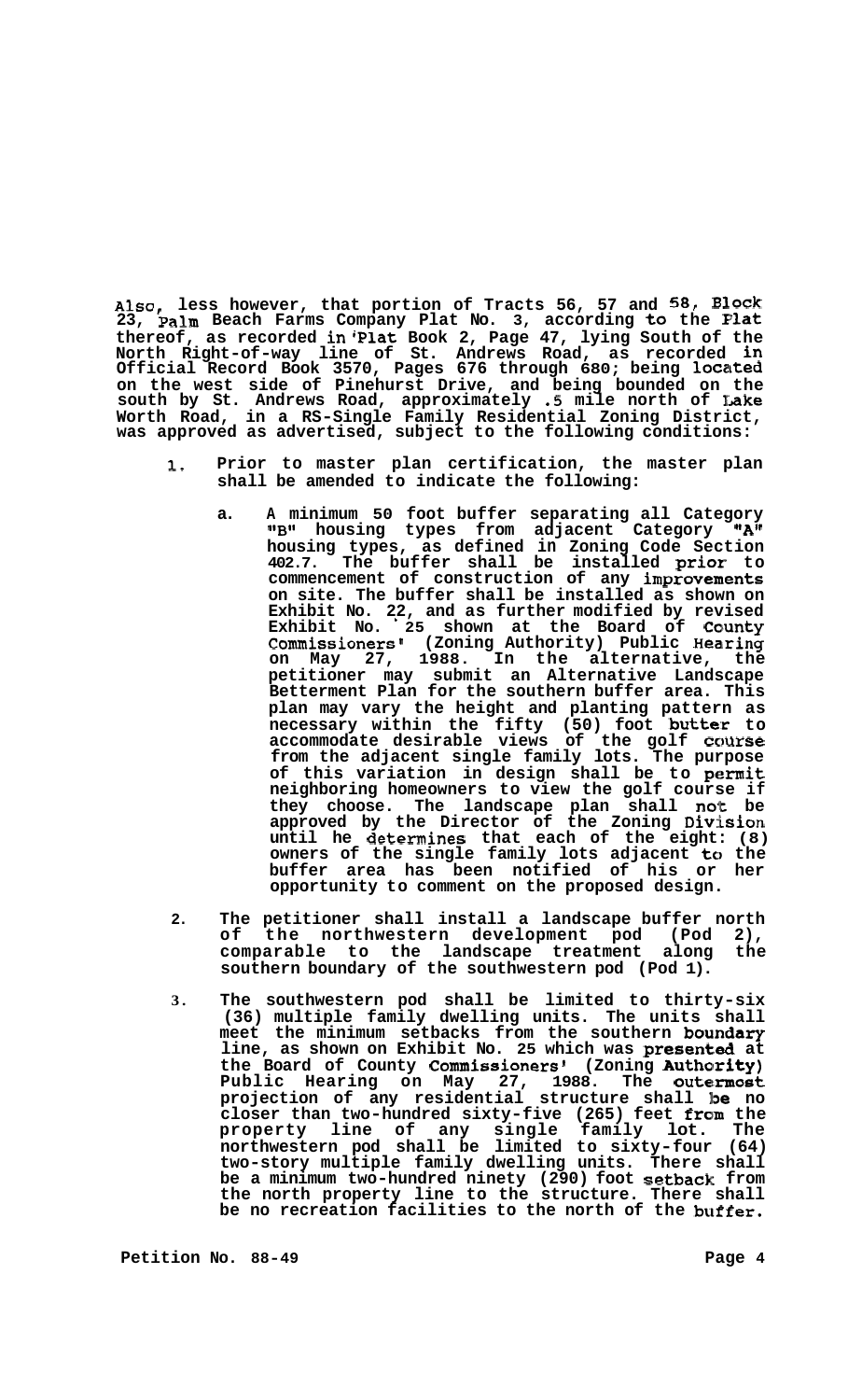- **4.**  The swimming pool shall be relocated a minimum of One-<br>hundred eighty-five (185) feet north to further luffer **the residences to the south.'**
- *5.*  **All property included in the legal description** *01'* **this**  petition shall be subject to a **Declarati**on of **Restrictions and Covenants acceptable to the (!OUnty Attorney's Office which shall provide, among other**  things, for formation of a single "master" property **owner's association and automatic membership in the "master1' association by any party holding title** l:o **any portion of the property included in the P.U.D.**
- *6.*  **Prior to certification of the project's first site plan, petitioner shall satisfy the requirements of Zoning Code Section 500.21.H which provide:; for dedication by planned unit developments of greater than one-hundred (100) acres of a site for civic use:;. The petitioner may exchange the required 0x1-site dedication of land to Palm Beach County for civisz uses either for a"parce1 of land off-site equal in axeage or for an equal amount in cash. In addition, in the event that the off-site land dedication is of less cash value than the on-site dedication, petitioner shall**  also contribute an amount in cash equal **t**o the difference between the value of the on-site and off**site land dedications. The value of the on-site land dedication shall be based upon its value as a civic**  site. This contribution shall be used to offset the **identifiable impacts directly attributable tc this project. When an off-site land or cash contribution is**  accepted by Palm Beach County, petitioner shall be **deemed to have satisfied the intent of Zonincf Code Section 500.21.H.**
- *7.*  **The developer shall provide discharge contrc.1 and treatment for the stormwater runoff in accordance with all applicable agency requirements in effect st the**  time of the permit application. However, at a minimum, **this development shall retain onsite the first orle inch of the stormwater runoff. The drainage system s1;all be maintained in an acceptable condition as approved by the County Engineer.**
- *8.*  **The property owner shall construct:** 
	- **a) left turn lane north approach, left turn lane south approach, left turn lane east approacl~ and a left turn lane west approach at the interrlection Of Nassau Road and St. Andrews Road, This construction shall include appropriate canal**  crossings, as determined by the Lake Worth **Drainage District and the Palm Beach County Engineering Division.**
	- **b) separate right turn lane east approach, 1e:It turn lane north approach and a left turn lane south approach at the intersection of Lake Worth Road**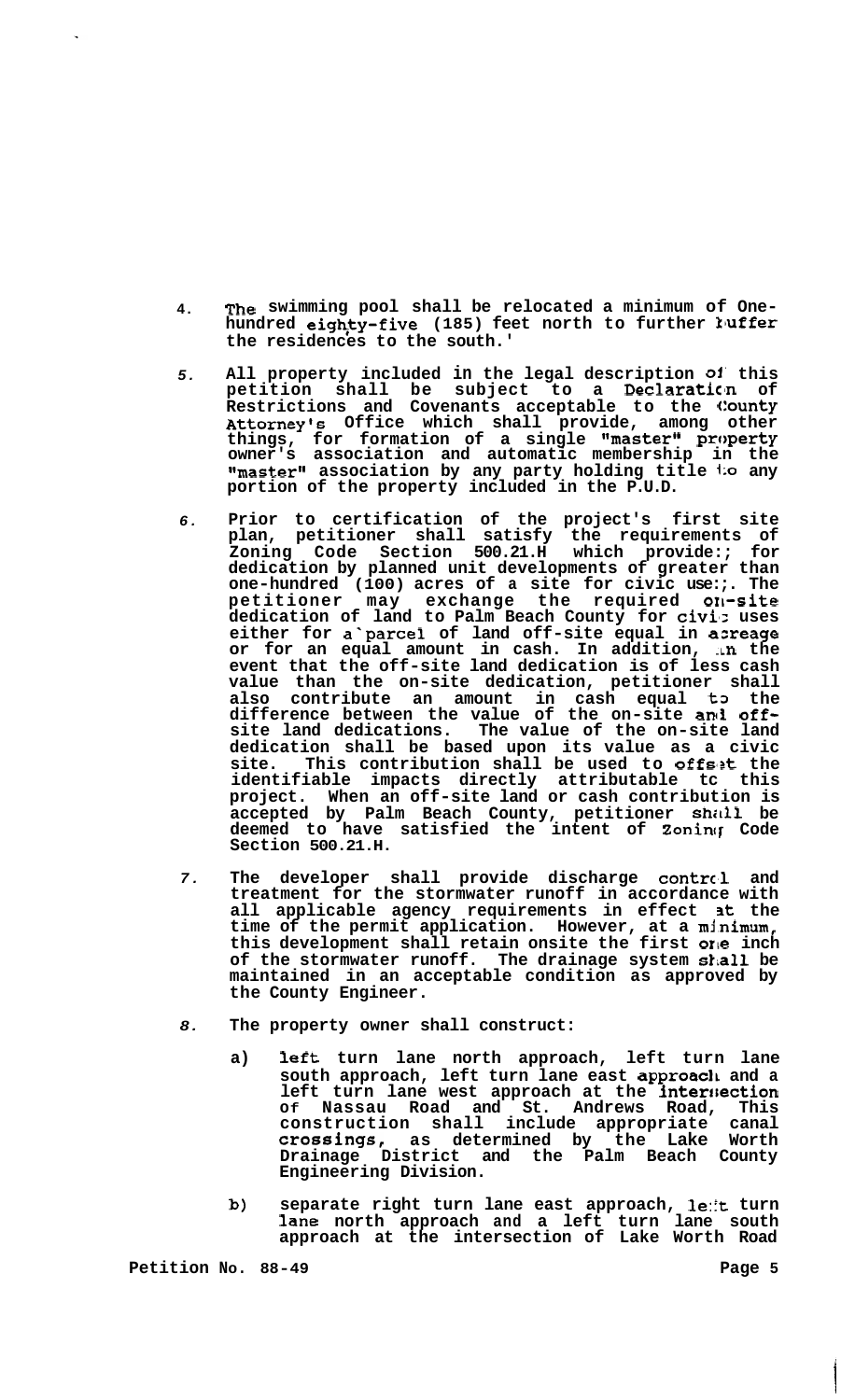**and Nassau Road.** 

- **c) left turn lane south approach and left turn Lane**  west approach at the intersection of Pi<mark>neh</mark>urst **Drive and St. Andrews Road. This construc:ion shall include appropriate canal crossings, as determined by the Lake Worth Drainage District and the Palm Beach County Engineering Division. All construction shall be concurrent with the filing of the first plat with construction completed prior to the issuance of the first Certificate of Occupancy.**
- **9. The developer shall pay a Fair Share Fee in the anount and manner required by the "Fair Share Contributior for Road Improvements Ordinance" as it presently exists or as it may from time to time be amended. The Fair Share Fee for this project presently is \$562.00 per appz\*oved multi family dwelling unit, \$804.00 per approved shgle family home under** *2,000* **square feet and \$1,045 per. approved single family home over 2,000 square feet,.**
- **10. Prior to master plan certification, the master plan shall be amended to eliminate the 90 degree turn llorth of St. Andrews Boulevard and eliminate the exi!;ting**  entrances into the recreation Club House and t**ennis** courts. The proposed 90 degree turn shall be revised **to reflect a single road which meets all "Gree:lbook Standards" with respect to maximum degree of curva:ure. The existing parking area to the west of Nassau Road**  shall access the proposed 50 foot roadway into Pud 1. **The parking for the recreation area to the eart of Nassau Road shall align with the access to Pod 1. All changes shall be subject to approval by the Cxmty Engineer.**
- **11. Sewer service is available to the property. Therefore, no septic tank shall be permitted on the site.**
- **12. Water service is available to the property. Therefore, no well shall be permitted on the site to provide potable water.**
- **13. The petitioner shall install a solid six (6)** foot **high hedge and twelve (12) foot native canopy trees along**  fairway number 10 and fairway number 18 where the **putting greens and fairways are adjacent tc the proposed interior right-of-way, subject to approval by Palm Beach County Zoning Division.**
- **14. The balance of the site outside the residential pods shall be maintained as a golf course with accompz.nying accessory facilities. These recreation facil.itias shall consist exclusively of those shown on Exhibj.t No. 20.**
- 15. No berms or other buffers shall be installed along the **project's immediate south property line abutting :;ingle**

**Petition No. 88-49 1/2 1/3 1/3 1/3 1/3 1/3 1/3 1/3 1/3 1/3 1/3 1/3 1/3 1/3 1/3 1/3 1/3 1/3 1/3 1/3 1/3 1/3 1/3 1/3 1/3 1/3 1/3 1/3 1/3 1/3 1/3 1/3 1/3 1/**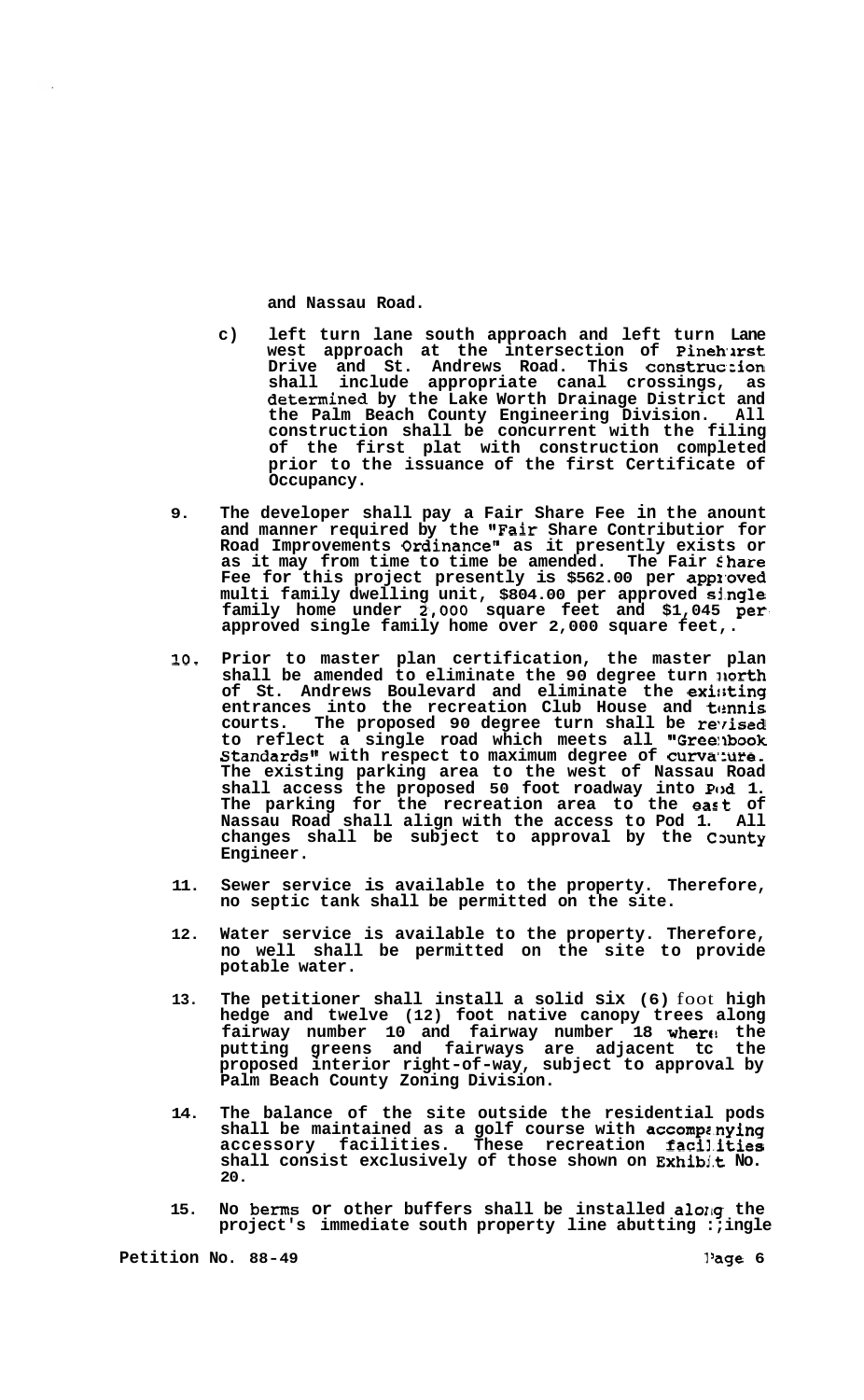family residences, unless they are subject to a **landscape plan approved by the Zoning Division. No site preparation** *i* **shall take place onsite which is inconsistent with the project's approved landscape plan.** 

- **16. No development shall take place in "Pod 211 fc'r a minimum of five (5) years from the date of the resolution approving this project.**
- **17. The proposed landscape buffer along the south progerty line of the planned unit development presented by the petitioner at the Board of County Commissiorers' (Zoning Authority) Public Hearing of May 27, 1988 shall be relocated to run adjacent to the prorosed access tract serving "Pod 1". This landscape area I hall extend along the tract to the westernmost edge of the southernmost multiple family dwelling unit. This landscape buffer shall be supplemented with a threc: (3) foot earth berm, and native canopy trees twelve (12)", feet to fifteen (15) feet in height upon plan1:ing. There shall be understory planting within the landscape area to provide a visual screen a minimt.m of five (5) feet in height. This understory planting \$;hall be designed to allow natural air flow.**
- **18. The area of "Pod 1" between the single family home lots and the berm shall be continuously maintainecl as passive open space. Use of the site for disposal of grass clippings, golf course maintenance activif:ies, and other non-open space activities shall be prohibited. The area may be replanted with niltive**  species of trees to extend the forest area existing to **the west.**
- **19. All graphics shown at the Board of County Commissioners public hearing on May 27, 1988 shall be submitte:d to and become a part of the official file maintainc:d by the Zoning Division.**
- **20.**  Written notice of any substantial change in the project **in the future, requiring a hearing before the Boa:rd of County Commissioners, shall be provided to Palm 3each**  National Civic Association, their successor<sub>1</sub>; interest, or any other private association representing landowners or residents in Palm Beach National which **may exist at the time.**
- **21. Failure to comply with the conditions herein may rssult in the denial or revocation of a building permit: the issuance of a stop work order: the denial Df a Certificate of Occupancy on any building or structure: or the denial or revocation of any permit or approval for any developer-owner, commercial-owner, lesset!, or user of the subject property. Appeals from such aztion may be taken to the Palm Beach County Boar3 of Adjustment or as otherwise provided in the Palm Beach County Zoning Code. Violations of the conditions**

**Petition No. 88-49 Page** *7*